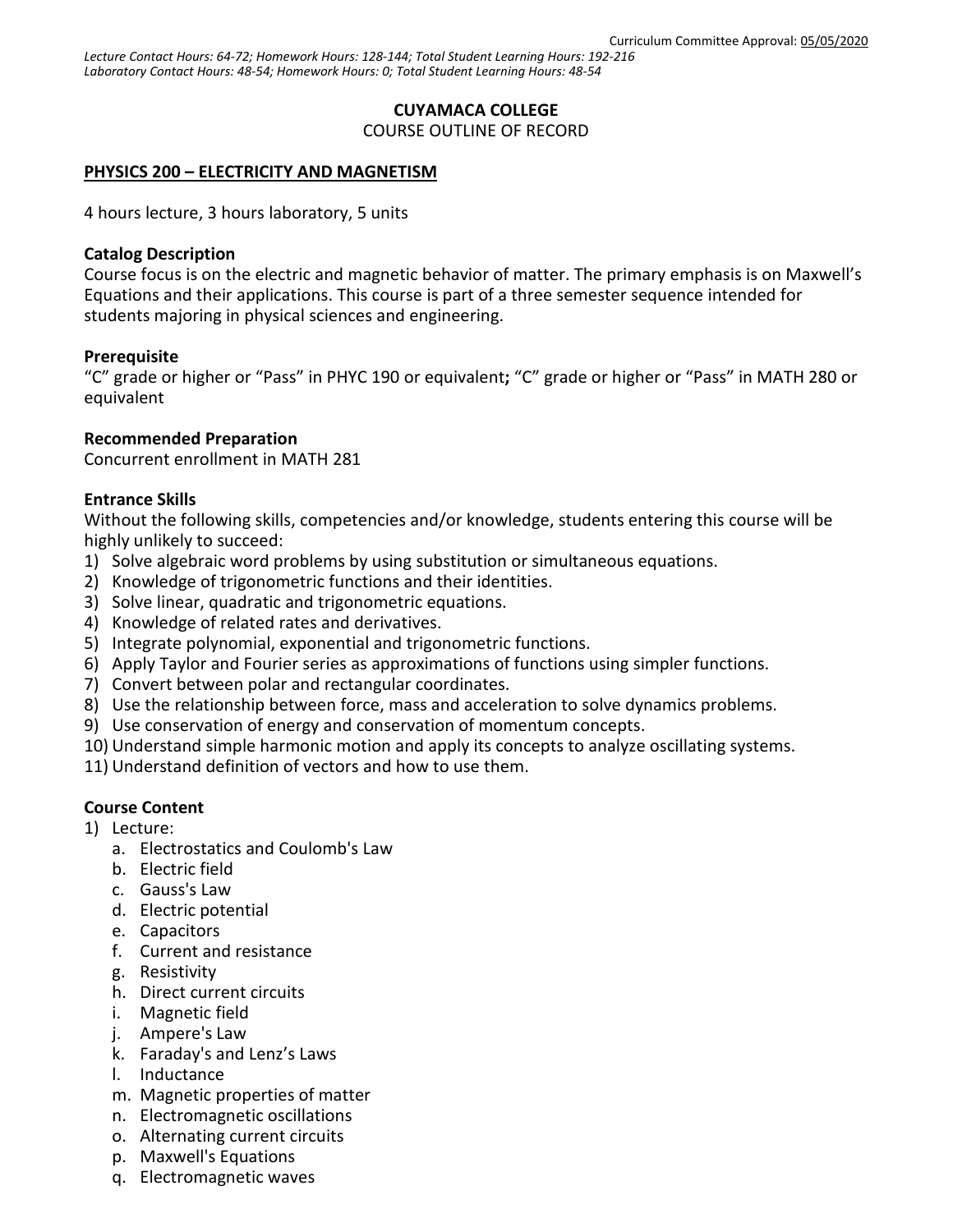- r. Historical development of physics
- s. Application of physics principles to engineering, chemistry, etc.
- 2) Laboratory Content:
	- a. Electric force on a moving charge
	- b. Electric field (one point charge)
	- c. Electric field (two point charge)
	- d. Electric potential (parallel plate capacitor)
	- e. Ohm's Law and series and parallel circuits
	- f. Resistivity
	- g. RC time constants
	- h. Current balance
	- i. Induction (Gilley coils)
	- j. AC resonance (phase constant)

# **Course Objectives**

Students will be able to:

- 1) Recognize the basic concepts concerning electric fields, electric potential, capacitance, resistance, current, DC circuits, magnetic fields, inductance, AC circuits, Maxwell's Equations, and use algebraic, trigonometric and advanced calculus expressions to represent physical situations involving these subjects.
- 2) Investigate and delineate the relationship between the theoretical principles of physics and their practical applications, and explain how this relationship affects real world problem solving.
- 3) Investigate, interpret and analyze the fundamental principles of physics based on reading assignments and in-class discussions.
- 4) Calculate solutions to physics problems using the fundamental principles of physics and symbolic logic skills:
	- a. Analyze simple static charge distributions and calculate the resulting electric field and electric potential.
	- b. Analyze simple current distributions and calculate the resulting magnetic field.
	- c. Predict the trajectory of charged particles in uniform and magnetic fields.
	- d. Analyze DC and AC circuits in terms of current, potential different and power dissipation for each element.

During the lab students will:

- 1) Design experiments using the scientific method.
- 2) Collect and analyze data using both traditional and computer data acquisition methods; interpret and analyze numerical data, including appropriate use of error propagation, units and significant figures, and generate a visual representation of the data.
- 3) Using concepts covered in class, evaluate and interpret the experimental results.

# **Method of Evaluation**

A grading system will be established by the instructor and implemented uniformly. Grades will be based on demonstrated proficiency in the subject matter determined by multiple measurements for evaluation, one of which must be essay exams, skills demonstration or, where appropriate, the symbol system.

- 1) Quizzes, exams that measure students' ability to recognize physical situations and the concepts associated with them, and use mathematical expressions to formulate solutions while under a time pressure.
- 2) Homework that measures students' ability to use the fundamental principles of physics and symbolic logic skills to calculate solutions to physics problems.
- 3) Lab technique as demonstrated by students' ability to design an experiment, set up the equipment, make the appropriate measurements, and maintain a safe work environment.
- 4) Lab reports will demonstrate students' ability to use the English language; record, interpret and analyze data; and draw conclusions from the results.